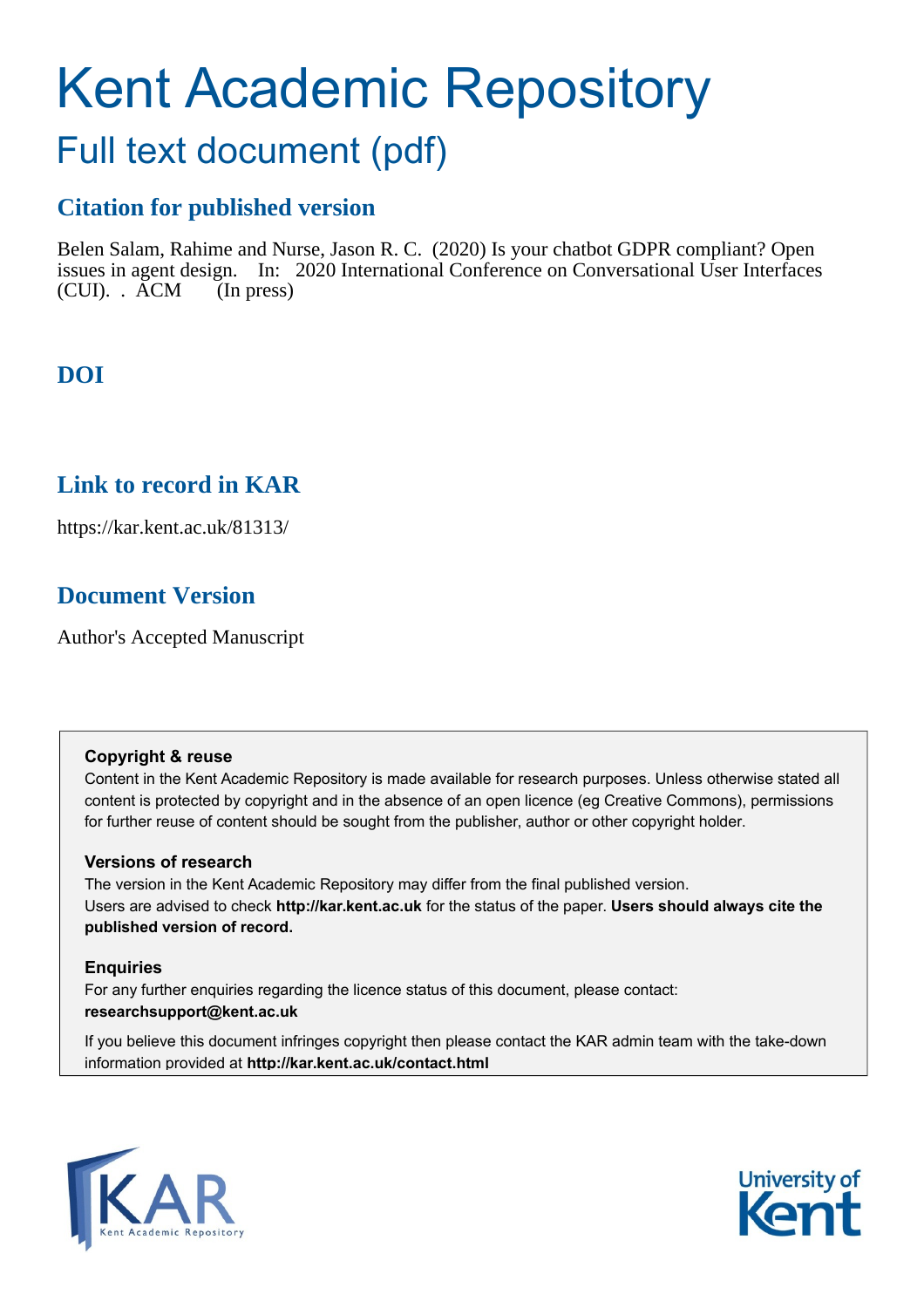# Is your chatbot GDPR compliant? Open issues in agent design

Rahime Belen Sağlam University of Kent, UK R.Belen-Saglam-724@kent.ac.uk

### ABSTRACT

Conversational agents open the world to new opportunities for human interaction and ubiquitous engagement. As their conversational abilities and knowledge has improved, these agents have begun to have access to an increasing variety of personally identifiable information and intimate details on their user base. This access raises crucial questions in light of regulations as robust as the General Data Protection Regulation (GDPR). This paper explores some of these questions, with the aim of defining relevant open issues in conversational agent design. We hope that this work can provoke further research into building agents that are effective at user interaction, but also respectful of regulations and user privacy.

#### **KEYWORDS**

Conversational agents, chatbot design, personal information, user privacy, general data protection regulation (GDPR)

#### ACM Reference Format:

Rahime Belen Sağlam and Jason R. C. Nurse. 2020. Is your chatbot GDPR compliant? Open issues in agent design. In CUI'20: International Conference on Conversational User Interfaces, July 23–24, 2020, Bilbao, Spain. ACM, New York, NY, USA, 3 pages.<https://doi.org/10.1145/nnnnnnn.nnnnnnn>

## 1 INTRODUCTION

Conversational agents are used in various contexts including the home, in finance, health care and tourism. In each context, personal information is increasingly collected and processed in order to provide more effective and personalized services. Personalization allows a chatbot to be aware of situations and to dynamically adapt its interaction to better suit user needs [1, 2]. Although deeper disclosures of personal information can increase the effective use of these agents, an intriguing—and thus far unaddressed—tension arises between the need for sharing such information (in one-off situations, or for personalized interactions) and privacy (a primary goal of regulations such as the GDPR). These points call attention to the question: is it possible to develop ultimately useful, GDPRcompliant (and thus privacy-aware) agents?

## 2 PRINCIPLES, LAWFUL BASES AND RIGHTS

The EU's GDPR is one of the most robust regulations for data protection that the world has ever seen. It defines principles and the

CUI'20, July 23–24, 2020, Bilbao, Spain

© 2020 Association for Computing Machinery.

ACM ISBN 978-x-xxxx-xxxx-x/YY/MM. . . \$15.00 <https://doi.org/10.1145/nnnnnnn.nnnnnnn>

Jason R. C. Nurse University of Kent, UK J.R.C.Nurse@kent.ac.uk

lawful bases for processing personal information, and also specifies rights for individuals [3]. Below, we introduce a relevant subset of these which are then further explored in Section 3 to highlight key open issues in conversational agent practice and research. Principles:

- Transparency: requires data controllers to be clear, open and honest about how they process personal data.
- Data minimization: requires data controllers ensure that personal data processed is adequate, relevant and limited to what is necessary in relation to the processing purpose.
- Purpose limitation: requires personal data be collected for specified, explicit and legitimate purposes and not further processed.
- Storage limitation: dictates that data controllers must delete personal data when it is no longer needed.

#### Lawful basis for processing:

- Consent: requires data controllers to obtain explicit consent from the data subject for the processing of any personal data; this can be withdrawn at any time.
- Legitimate interest: one of the cases where data controllers do not need to obtain consent is when they have a legitimate need and can show that the processing is necessary to achieve it.
- *Special category data*: requires controllers to apply a higher level of protection for special categories of personal data (racial or ethnic origin, health data, political opinions etc.).

#### Individual rights:

- Right to be informed: allows individuals to know what is being done with their information, and thus links to transparency.
- Right of access: allows data subjects to ask for a copy of their personal data, the purposes of processing their data, the categories of the data being processed, and the third parties or categories of third parties that will receive their data.
- Right to rectification: requires data controllers to rectify or erase inaccurate or out of date information.
- Right to erasure: also known as the right to be forgotten, mandates that controllers delete data in certain cases if there is no longer a lawful basis for processing or if the data subject withdraws consent.

## 3 OPEN ISSUES IN AGENT DESIGN

Even though GDPR and its implications have been widely covered in different contexts such as cloud computing, internet-of-things and blockchain technologies, it is surprising to see that very limited emphasis has been placed on potential design/implementation issues in the chatbot context. Even in those that touch on GDPR compliance [4, 5], discussions are severely limited. Below, we explore key conflicts and open issues in conversational agent design.

#### 3.1 How to build honest and open chatbots?

Firstly, a lack of algorithmic transparency is a major barrier for GDPR compliance in chatbots. Efforts towards making users more

Permission to make digital or hard copies of all or part of this work for personal or classroom use is granted without fee provided that copies are not made or distributed for profit or commercial advantage and that copies bear this notice and the full citation on the first page. Copyrights for components of this work owned by others than ACM must be honored. Abstracting with credit is permitted. To copy otherwise, or republish, to post on servers or to redistribute to lists, requires prior specific permission and/or a fee. Request permissions from permissions@acm.org.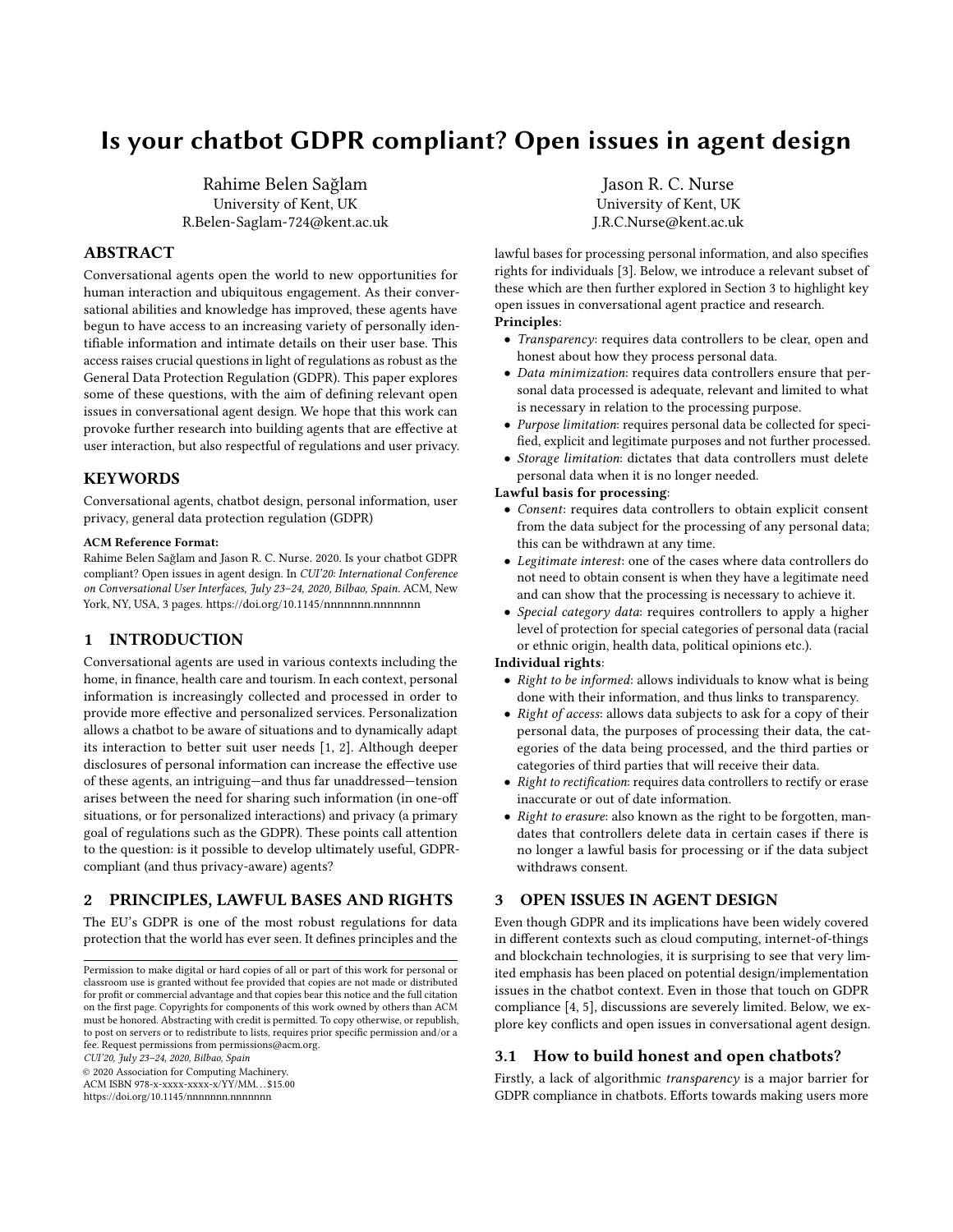aware of how their personal information is processed are present but are rather constrained in scope [1, 6]. This limitation also becomes a challenge for data subjects when attempting to exercise their right to be informed. Providing transparency becomes of the utmost importance for companies in the finance and health sectors, which provide personalised chatbots heavily processing sensitive or personally identifiable information. The issue here, therefore, is how is transparency best achieved in chatbot design, and how should users be kept informed about how their data is used?

Another relevant right, the right of access, introduces key open issues since it is not clear how agents should/could provide access to the personal information they hold. Meeting this requirement is directly related to the accuracy of the agent in processing the conversations. Dissimilar to traditional applications that use relational databases, an agent has to process and extract personal information from a dialog. The risks are two-fold; the agent might not be able to extract the personal information or it may not process it accurately due to a failure in processing the text or voice. Those risks may undermine the trust between the agent and the user, and also make it very complicated for users to exercise their right to rectification. Providing the entire conversation upon request to access personal data may be an option but it is not at all user friendly.

#### 3.2 How to design consent practices?

How to manage consent in chatbot applications gives rise to some other significant questions. One possible approach for gathering explicit consent for chatbots is assuming the activity of using a chatbot is innately giving consent. However, this will not meet the standard of an unambiguous indication by clear affirmative action in GDPR (see Article 4). It is possible to require users to 'sign' a contract to obtain consent, or to gather it at the beginning of the conversation. In the latter option, it is difficult to judge the potentially negative impact on user-agent experience. Such kinds of formal and unusual treatment of language may fit in some use cases like finance applications well, however it may undermine the acceptance of a therapist chatbot, for instance. Accuracy of the agent to process the response of users could be another challenge. For example, if instead of giving the simple answer, "yes, I consent" or "I do not", they say "ok, I consent but you cannot process my secrets about my family especially my husband!". Then, the approach adopted by traditional applications (mobile apps, websites etc.), where individuals are asked to actively opt in to consent, might be an option for chatbots as well. This needs to be explored.

## 3.3 Personalised chatbots vs. the right to be forgotten and the storage limitation principle

Compliance is also challenged by difficulties in guaranteeing right to erasure. Even though it could be technically straightforward to delete the previous conversations of a user, this will make personalisation impossible and undermine effective use of agents. For instance, Amazon Alexa allows deletion of voice recordings but also informs their users about potential problems: "Voice recordings are used to improve the accuracy of your interactions with Alexa. Deleting voice recordings associated with your account may degrade your experience" [7]. A better solution could be deletion of

personal data that seemed to be too sensitive to users after a dialog. However, questions then arise about how to request such a deletion from a chatbot and whether deletion should cover the entire twoway conversation. For example should agents support requests like, "forget everything I told you after arguing with my boss", "forget my ethnic origin" or "don't store conversations we have about my mental health"? Anonymisation techniques could be applied as done in several domains to comply with GDPR, however, there are likely to be additional challenges in assuring anonymisation given the more fluid nature of conversational data.

The storage limitation principle could also be of concern for conversational agents. For a mobile application, it is reasonable to argue that the personal information of a user becomes useless when they deregister an application and there is no reason to keep it. However, in AI-based, intelligent applications like chatbots, one possible counterargument is that processing is necessary for the legitimate interests of the data controller (e.g., a chatbot developer). The controller needs this information to train the agent which could be argued as a lawful basis to keep the data. However, this approach may not be inline with the purpose limitation principle which prevents personal data to be processed further for a new purpose that is not compatible with the original one. Anonymisation by removing the identifiers of a person after a period of time may be the optimal solution for compliance. However, the exact meaning of 'erasure' is ambiguous for this solution. It is possible to argue that erasure refers to an outright deletion of entire conversations considering the possibility of identifying a data subject by other personal information they shared in the messages. How should this work, therefore?

## 3.4 How to handle unneeded personal information?

The interactive and conversational nature of chatbots also provides a challenge for the data minimisation principle. A chatbot may end up processing several items of sensitive personal information even if it does not expect (nor has it asked for) it. For instance, a user may prefer to disclose their ethnic origin while answering the questions of an agent about their stress level intentionally or unintentionally. Or, in a finance case, they may disclose account number and PIN to get an account balance (see [8, 9]). In such a case, in theory, it may be expected for an agent to avoid storing this information. Those inputs will inevitably be processed to generate an appropriate response. It is hard to find the correct strategy for a chatbot so that it can still give reasonable replies to the user and fully respect their privacy at the same time, especially in cases where special categories of personal data (e.g., ethnicity or sexual orientation) are processed. It may be technically possible to avoid asking sensitive questions, however, we should keep in mind that the answer may still expose sensitive information. How, therefore, should agents be designed to cater for such eventualities?

In summary, while there is a need for personal user information to design and develop chatbots, it is also important to consider principles, lawful bases and rights under regulations such as the GDPR. This is clearly an area in need of more research as we, as a society, attempt to balance the advantages of agents with the need for privacy and the respective data protection laws and regulations.